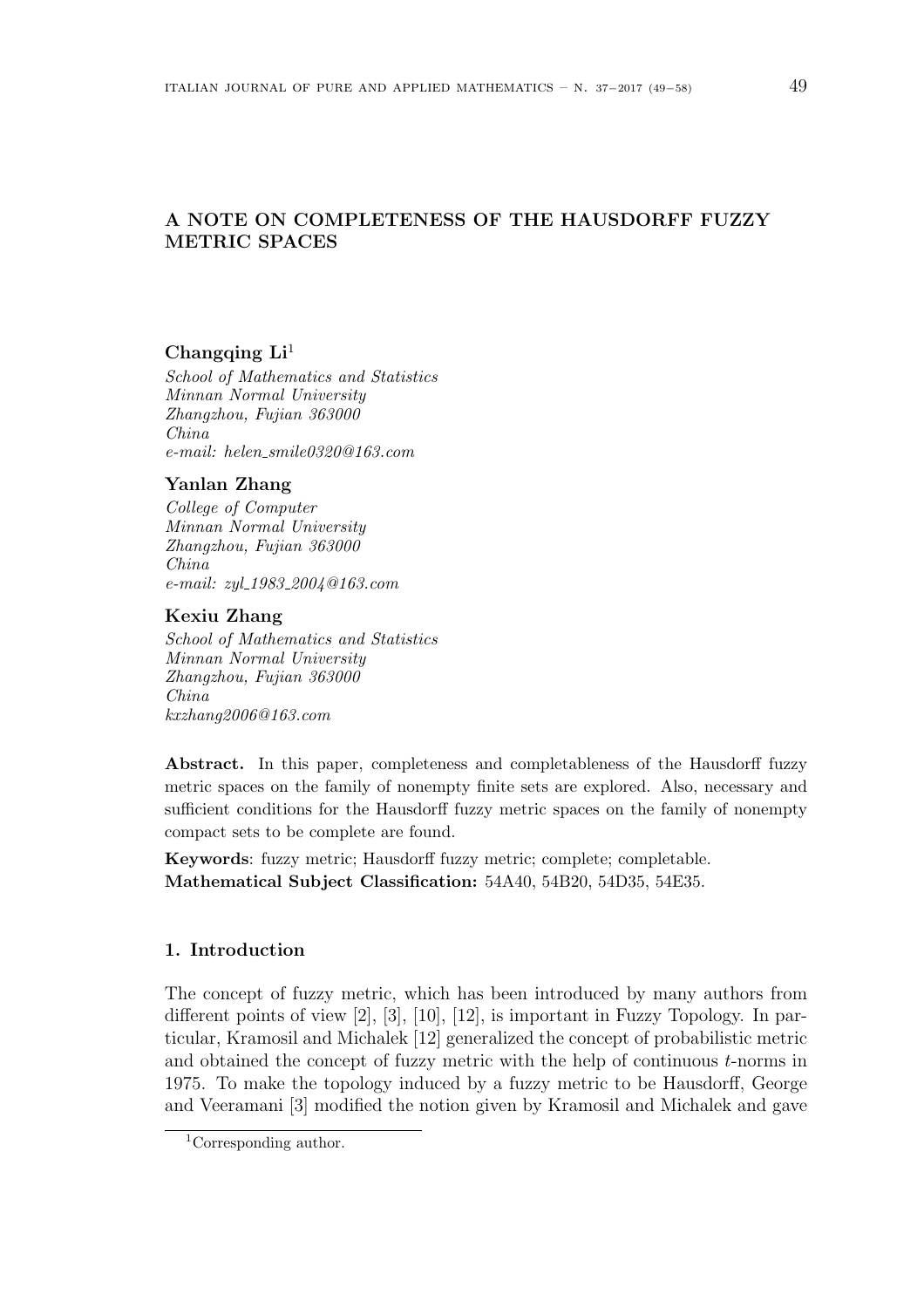a new notion with the help of continuous t-norms. Later, Gregori and Romaguera [7] proved that the topological space induced by the fuzzy metric is metrizable. The new version of fuzzy metric is more restrictive, but it determines the class of spaces that are tightly connected with the class of metrizable topological spaces. So it is interesting to study the new version of fuzzy metric. Many contributions to the study of fuzzy metric spaces can be found in  $[4]-[6]$ ,  $[9]$ ,  $[11]$ ,  $[13]-[17]$ , [19], [20].

In order to explore the hyperspaces of a fuzzy metric space, Rodríguez-López and Romaguera [18] gave a construction of the Hausdorff fuzzy metric on the set of nonempty compact sets. In this paper, we study completeness and completableness of the Hausdorff fuzzy metric spaces on the family of nonempty finite sets. Moreover, we obtain necessary and sufficient conditions for the Hausdorff fuzzy metric spaces on the family of nonempty compact sets to be complete.

# **2. Preliminaries**

In the section, we recall some concepts. Throughout the paper, the set of all natural numbers will be denoted by N. Our basic reference for general topology is [1].

**Definition 2.1.**[3] A binary operation  $* : [0,1] \times [0,1] \rightarrow [0,1]$  is a *continuous t-norm* if it satisfies the following conditions:

- (i) *∗* is associative and commutative;
- (ii) *∗* is continuous;
- (iii)  $a * 1 = a$  for all  $a \in [0, 1]$ ;
- (iv)  $a * b \leq c * d$  whenever  $a \leq c$  and  $b \leq d$ , and  $a, b, c, d \in [0, 1]$ .

Clearly,  $a * b = a \cdot b$  and  $a * b = \min\{a, b\}$  are two common examples of continuous t-norms.

**Definition 2.2.**[3] A 3-tuple  $(X, M, *)$  is said to be a *fuzzy metric space* if X is an arbitrary set,  $*$  is a continuous *t*-norm and *M* is a fuzzy set on  $X \times X \times (0, \infty)$ satisfying the following conditions for all  $x, y, z \in X$  and  $s, t \in (0, \infty)$ :

- (i)  $M(x, y, t) > 0;$
- (ii)  $M(x, y, t) = 1$  if and only if  $x = y$ ;
- (iii)  $M(x, y, t) = M(y, x, t);$
- (iv)  $M(x, y, t) * M(y, z, s) \leq M(x, z, t + s);$
- (v) the function  $M(x, y, \cdot) : (0, \infty) \to [0, 1]$  is continuous.

If  $(X, M, *)$  is a fuzzy metric space, we will call  $(M, *)$  a fuzzy metric on X.

**Definition 2.3.**[3] Let  $(X, M, *)$  be a fuzzy metric space and let  $r \in (0, 1), t > 0$ and  $x \in X$ . The set

$$
B_M(x, r, t) = \{ y \in X | M(x, y, t) > 1 - r \}
$$

is called the *open ball with center x and radius r with respect to t*.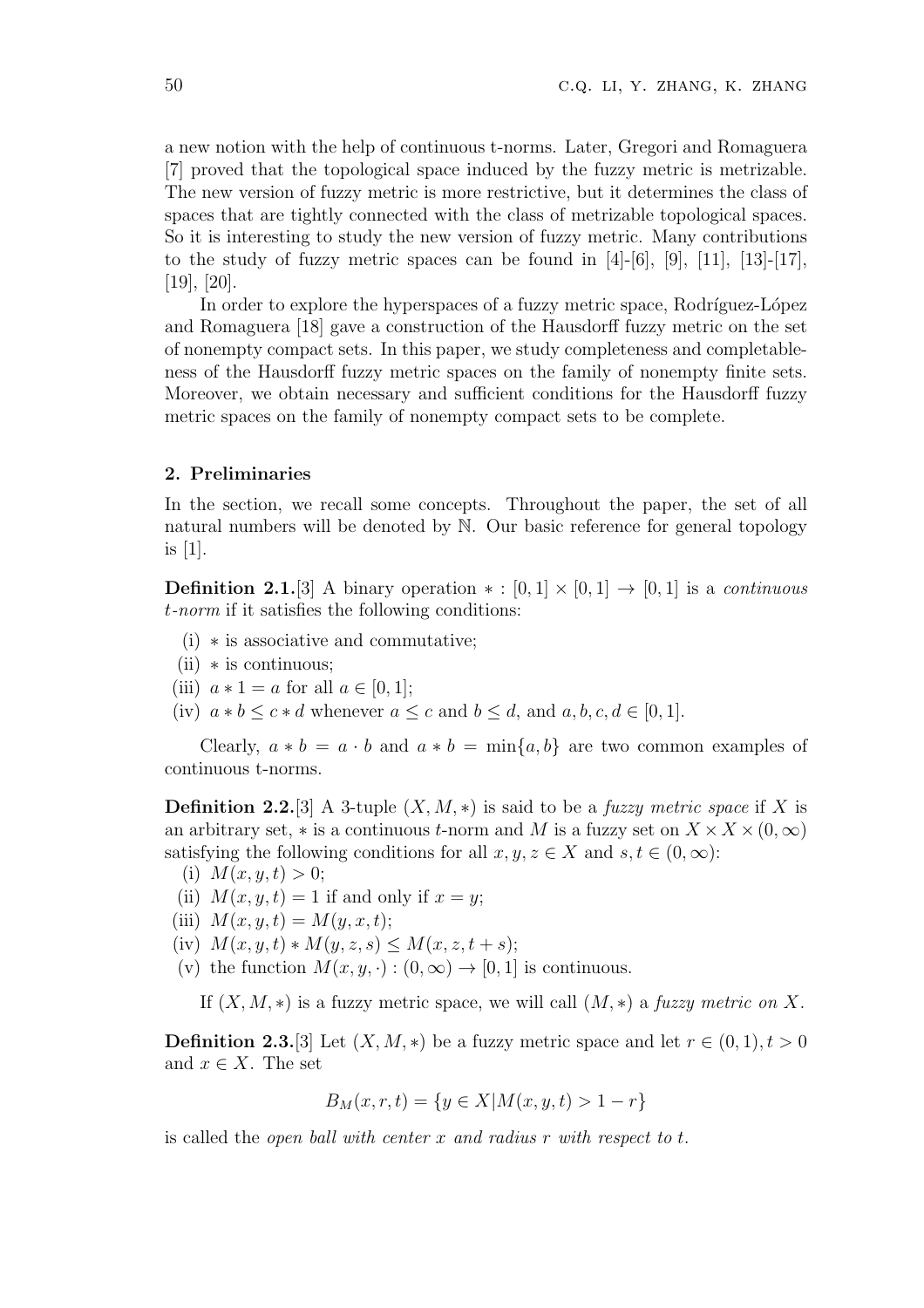Clearly,  ${B_M(x, r, t)|x \in X, t > 0, r \in (0, 1)}$  forms a base of a topology in X and the topology is denoted by  $\tau_M$ . In [3], it was proven that  $\{B_M(x, \frac{1}{n}, \frac{1}{n})\}$  $\frac{1}{n}$ )| $n \in \mathbb{N}$ } is a neighborhood base at *x* for the topology  $\tau_M$  for every  $x \in X$ .

**Definition 2.4.**[3] Let  $(X, d)$  be a metric space. Define  $a * b = a \cdot b$  for all  $a, b \in [0, 1]$ , and let  $M_d$  be the function on  $X \times X \times (0, \infty)$  defined by

$$
M_d(x, y, t) = \frac{t}{t + d(x, y)}.
$$

Then  $(X, M_d, \cdot)$  is a fuzzy metric space and  $(M_d, \cdot)$  is called the standard fuzzy *metric induced by d*.

**Definition 2.5.**[3] Let  $(X, M, *)$  be a fuzzy metric space.

- (a) A sequence  $\{x_n\}_{n\in\mathbb{N}}$  in X is called *Cauchy* if for each  $r \in (0,1)$  and  $t > 0$ , there exists an  $N \in \mathbb{N}$  such that  $M(x_n, x_m, t) > 1 - r$  for all  $n, m \geq N$ .
- (b) (*X, M, ∗*) is called *complete* if every Cauchy sequence in *X* is convergent with respect to  $\tau_M$ .

**Definition 2.6.**[8] Let  $(X_1, M_1, *_1)$  and  $(X_2, M_2, *_2)$  be two fuzzy metric spaces.

- (a) A mapping  $f: X_1 \to X_2$  is called an *isometry* if for every  $x, y \in X_1$  and  $t > 0, M_1(x, y, t) = M_2(f(x), f(y), t).$
- (b)  $(X_1, M_1, *_1)$  and  $(X_2, M_2, *_2)$  are called *isometric* if there exists an isometry from  $X_1$  onto  $X_2$ .
- (c) A *fuzzy metric completion* of  $(X_1, M_1, *_1)$  is a complete fuzzy metric space  $(X_2, M_2, *_2)$  such that  $(X_1, M_1, *_1)$  is isometric to a dense subspace of  $X_2$ .
- (d)  $(X_1, M_1, *_1)$  is said to be *completable* if it admits a fuzzy metric completion.

#### **3. Completeness of the Hausdorff fuzzy metric on Fin(***X***)**

Given a fuzzy metric space  $(X, M, *)$ , we shall denote by  $\mathcal{P}(X)$ , Comp $(X)$  and  $\text{Fin}(X)$ , the set of nonempty subsets, the set of nonempty compact subsets and the set of nonempty finite subsets of  $(X, \tau_M)$ , respectively. Let  $M(a, B, t) :=$  $\sup M(a, b, t)$ ,  $M(B, a, t) := \sup M(b, a, t)$  for all  $a \in X$ ,  $B \in \mathcal{P}(X)$  and  $t > 0$  (see *b∈B b∈B* Definition 2.4 of [20]). Note that  $M(a, B, t) = M(B, a, t)$ . In the following,  $|A|$ denotes the cardinality of *A*, where  $A \subset X$ .

**Definition 3.1.**[18] Let  $(X, M, *)$  be a fuzzy metric space. For every  $A, B \in$ Comp $(X)$  and  $t > 0$ , define  $H_M$ : Comp $(X) \times$  Comp $(X) \times (0, \infty) \rightarrow [0, 1]$  by

$$
H_M(A, B, t) = \min\{\inf_{a \in A} M(a, B, t), \inf_{b \in B} M(A, b, t)\}.
$$

Then  $(\text{Comp}(X), H_M, *)$  is a fuzzy metric space.  $(H_M, *)$  is called the Hausdorff *fuzzy metric on Comp(X)*.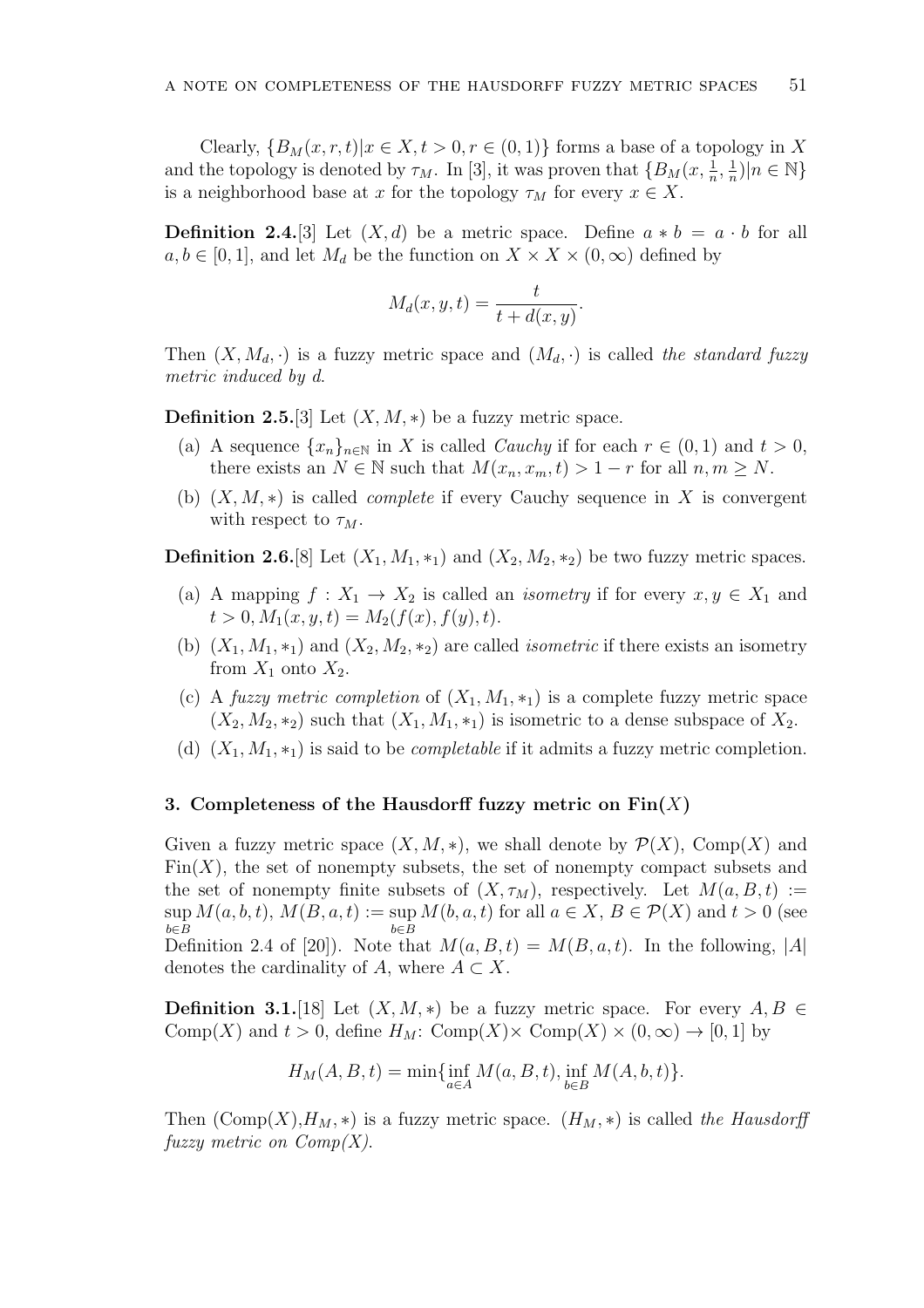Observe that  $H_M({x}, {y}, {t}) = M(x, y, t)$  for all  $x, y \in X$  and  $t > 0$ , we can regard  $(X, M, *)$  as a subspace of  $(\text{Comp}(X), H_M, *)$ .

**Lemma 3.2.** [18] *Let*  $(X, M, *)$  *be a fuzzy metric space. Then M is a continuous function on*  $X \times X \times (0, \infty)$ .

**Lemma 3.3.** [18] *Let*  $(X, M, *)$  *be a fuzzy metric space. Then, for each*  $a \in X$ *,*  $B \in Comp(X)$  *and*  $t > 0$ *, there exists a*  $b_a \in B$  *such that*  $M(a, B, t) = M(a, b_a, t)$ *.* 

**Lemma 3.4.** *In a fuzzy metric space*  $(X, M, *)$ *, the following are obtained.* 

- (1) If X is a finite set or a set of isolated points, then  $Fin(X) = Comp(X)$ .
- (2) *If X is a set of infinite non-isolated points, then Fin*(*X*) *is neither a closed subset nor an open subset of Comp*(*X*)*.*

**Proof.** (1) is obviously satisfied.

(2) Suppose that *X* is a set of infinite non-isolated points. Then we can find a point  $a \in X$  and a sequence  $\{x_n\}_{n \in \mathbb{N}}$  in X with  $x_i \neq x_j$  whenever  $i \neq j$  such that  ${x_n}_{n\in\mathbb{N}}$  converges to a. Put  $A = {x_n | n \in \mathbb{N}} \cup {a}$ . Then  $A \in \text{Comp}(X)\setminus \text{Fin}(X)$ . Let  $r_1 \in (0,1)$  and  $t_1 > 0$ . Then there exists an  $m \in \mathbb{N}$  such that if  $n \geq m$ , we get that  $x_n \in B_M(a, \frac{r_1}{2}, t_1)$ . Since  $B = \{x_1, x_2, \dots, x_{m-1}\} \cup \{a\} \in \text{Fin}(X)$ , we have that  $H_M(A, B, t_1)$  ≥ 1 −  $\frac{r_1}{2}$  > 1 −  $r_1$ . Hence  $B \in B_{H_M}(A, r_1, t_1)$ . So Fin(*X*) is not a closed subset of  $(\text{Comp}(X), \tau_{H_M})$ . On the other hand, let  $r_2 \in (0, 1)$  and  $t_2 > 0$ . Then there exists an  $l \in \mathbb{N}$  such that if  $n \geq l$ , we have that  $x_n \in B_M(a, \frac{r_2}{2}, t_2)$ . Put  $C = \{x_n | n \ge l\}$ . Then  $H_M(\{a\}, C, t_2) \ge 1 - \frac{r_2}{2} > 1 - r_2$ , which implies that  $C \in B_{H_M}(\{a\}, r_2, t_2)$ . Since  $\{a\} \in \text{Fin}(X)$ , we deduce that  $\text{Fin}(X)$  is not an open subset of  $(\text{Comp}(X), \tau_{H_M})$ . This completes the proof.

**Corollary 3.5.** *Let*  $(X, M, *)$  *be a fuzzy metric space. If*  $Fin(X)$  *is either a closed subset or an open subset of*  $Comp(X)$ *, then*  $Fin(X) = Comp(X)$ *.* 

**Lemma 3.6.** [18] *Let*  $(X, M, *)$  *be a fuzzy metric space. Then*  $(Comp(X), H_M, *)$ *is complete if and only if* (*X, M, ∗*) *is complete.*

**Lemma 3.7.** Let  $(X, M, *)$  be a complete fuzzy metric space and  $A \subseteq X$ . Then *A is a closed subset of*  $(X, \tau_M)$  *if and only if*  $(A, M, *)$  *is complete.* 

**Proof.** Suppose that *A* is a closed subset of  $(X, \tau_M)$ . Let  $\{x_n\}_{n\in\mathbb{N}}$  be a Cauchy sequence in  $(A, M, *)$ . Then  $\{x_n\}_{n\in\mathbb{N}}$  is also a Cauchy sequence in  $(X, M, *)$ . Since  $(X, M, *)$  is complete, we can find an  $x_0 \in X$  such that  $\{x_n\}_{n \in \mathbb{N}}$  converges to  $x_0$ . Hence  $x_0 \in A$ . Thus,  $(A, M, *)$  is complete.

Conversely, suppose that  $(A, M, *)$  is complete. If *A* fails to be a closed subset of  $(X, \tau_M)$ , then there exists an  $x \in X \setminus A$  such that  $B_n(x, \frac{1}{n}, \frac{1}{n})$  $\frac{1}{n}$ ) ∩ *A*  $\neq$  Ø for all  $n \in \mathbb{N}$ . Take  $x_n \in B_M(x, \frac{1}{n}, \frac{1}{n})$  $\frac{1}{n}$ )*∩A* for every *n* ∈ N. Then  $\{x_n\}_{n\in\mathbb{N}}$  is a sequence in  $(A, M, *)$  and  $\{x_n\}_{n\in\mathbb{N}}$  converges to *x* in *X*. Hence  $\{x_n\}_{n\in\mathbb{N}}$  is a Cauchy sequence in  $(A, M, *)$ . So  $x \in A$ , which is a contradiction. Consequently, A is a closed subset of  $(X, \tau_M)$ .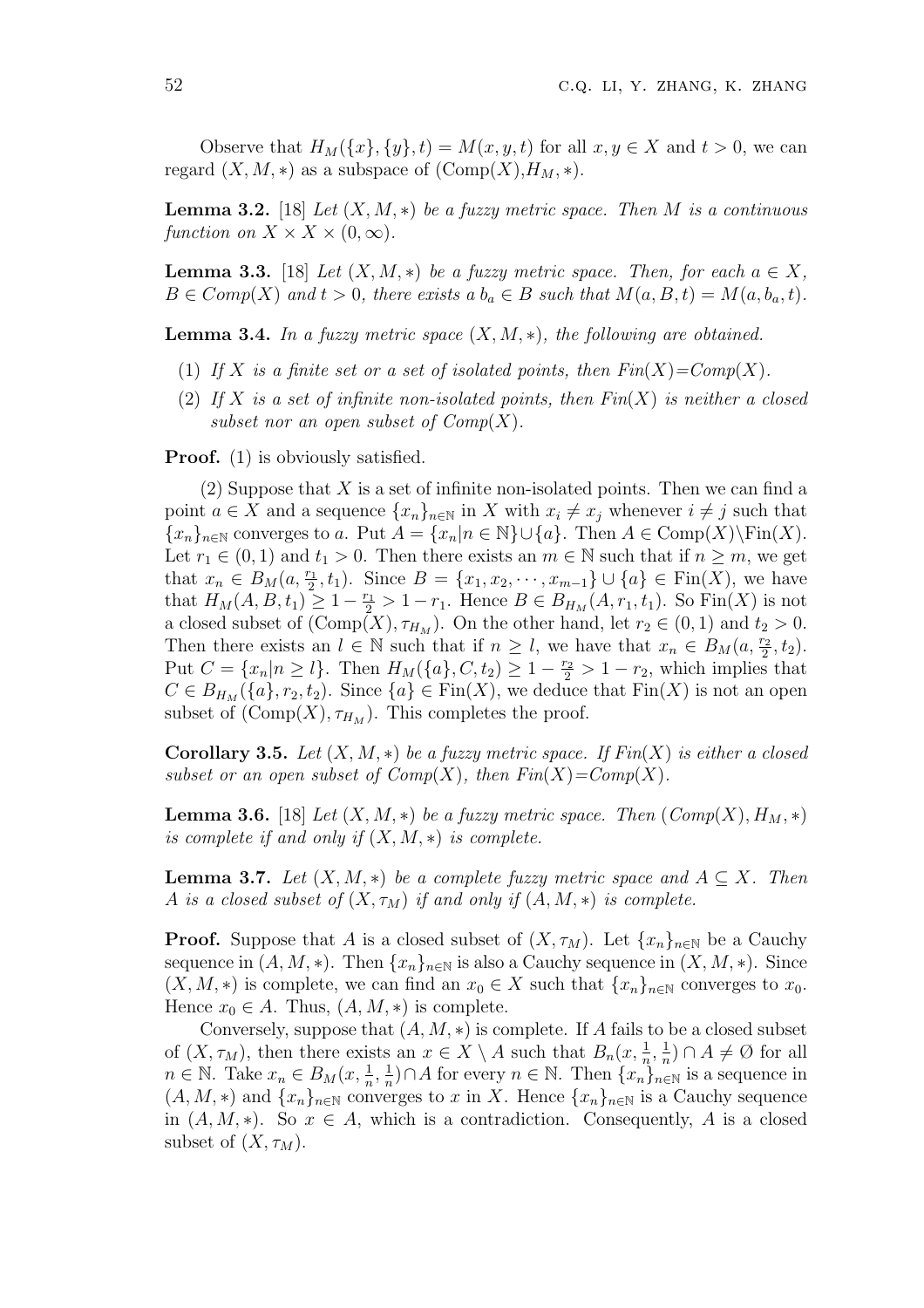**Theorem 3.8.** Let  $(X, M, *)$  be a fuzzy metric space. If  $(Fin(X), H_M, *)$  is *complete, then* (*X, M, ∗*) *is complete.*

**Proof.** Let  $t > 0$  and  $A \in \text{Fin}(X)$  with  $|A| \geq 2$ . Take  $a, b \in A$  with  $a \neq b$ . Put  $M(a, b, 2t) = \varepsilon_0$ . Then there exists a  $\varepsilon_1 \in (\varepsilon_0, 1)$  such that  $\varepsilon_1 * \varepsilon_1 > \varepsilon_0$ . We claim that

$$
B_M(a, 1 - \varepsilon_1, t) \cap B_M(b, 1 - \varepsilon_1, t) = \emptyset.
$$

Indeed, if not, we can choose a  $c \in B_M(a, 1 - \varepsilon_1, t) \cap B_M(b, 1 - \varepsilon_1, t)$ . Hence

$$
M(a, b, 2t) \ge M(a, c, t) * M(c, b, t) \ge \varepsilon_1 * \varepsilon_1 > \varepsilon_0 = M(a, b, 2t),
$$

which is a contradiction. Let  $x \in X$ . If  $x \in \overline{B_M(a, 1-\varepsilon_1, t)}$ , where  $\overline{B_M(a, 1-\varepsilon_1, t)}$ is the closure of  $B_M(a, 1 - \varepsilon_1, t)$ , then  $x \notin B_M(b, 1 - \varepsilon_1, t)$ . Hence  $M(b, x, t) \leq \varepsilon_1$ . Thus

$$
H_M(A, \{x\}, t) \le \inf_{y \in A} M(y, \{x\}, t) = \inf_{y \in A} M(y, x, t) \le M(b, x, t) \le \varepsilon_1.
$$

If  $x \notin \overline{B_M(a, 1-\varepsilon_1, t)}$ , then  $x \notin B_M(a, 1-\varepsilon_1, t)$ , whence  $M(a, x, t) \leq \varepsilon_1$ . Hence  $H_M(A, \{x\}, t) \leq \varepsilon_1$ . So

$$
\{\{x\}|x \in X\} \cap H_M(A, 1 - \varepsilon_1, t) = \emptyset,
$$

which implies that *X* is a closed subset of  $(\text{Fin}(X), \tau_{H_M})$ . Due to Lemma 3.7, we deduce that  $(X, M, *)$  is complete.

The converse of the above theorem is false. We illustrate this with the following example.

**Example 3.9.** Let  $X = \{0, \frac{1}{2}\}$  $\frac{1}{2}, \cdots, 1 - \frac{1}{n}$  $\frac{1}{n}, \dots$ } ∪ {1} and *d* be the Euclidian metric of *X*. Denote  $a * b = a \cdot b$  for all  $a, b \in [0, 1]$ . Define the function *M* by

$$
M(x, y, t) = \frac{t}{t + d(x, y)}
$$

for all  $x, y \in X$  and  $t > 0$ . Then  $(X, M, *)$  is a complete fuzzy metric space. Thanks to Lemma 3.6, we have that  $(\text{Comp}(X), H_M, *)$  is complete. Due to Lemma 3.4 (2), we get that  $\text{Fin}(X)$  is not a closed subset of  $(\text{Comp}(X), \tau_{H_M})$ . By Lemma 3.7, we conclude that  $(\text{Fin}(X), H_M, *)$  fails to be complete.

Now, according to Lemma 3.4, Lemma 3.6 and Lemma 3.7, it is easy to obtain the following theorem.

**Theorem 3.10.** *In a complete fuzzy metric space* (*X, M, ∗*)*, the following hold:*

- (1) If *X* is a finite set or an isolated set, then  $(Fin(X), H_M, *)$  is complete.
- (2) If *X* is an infinite non-isolated set, then  $(Fin(X), H_M, *)$  is not complete.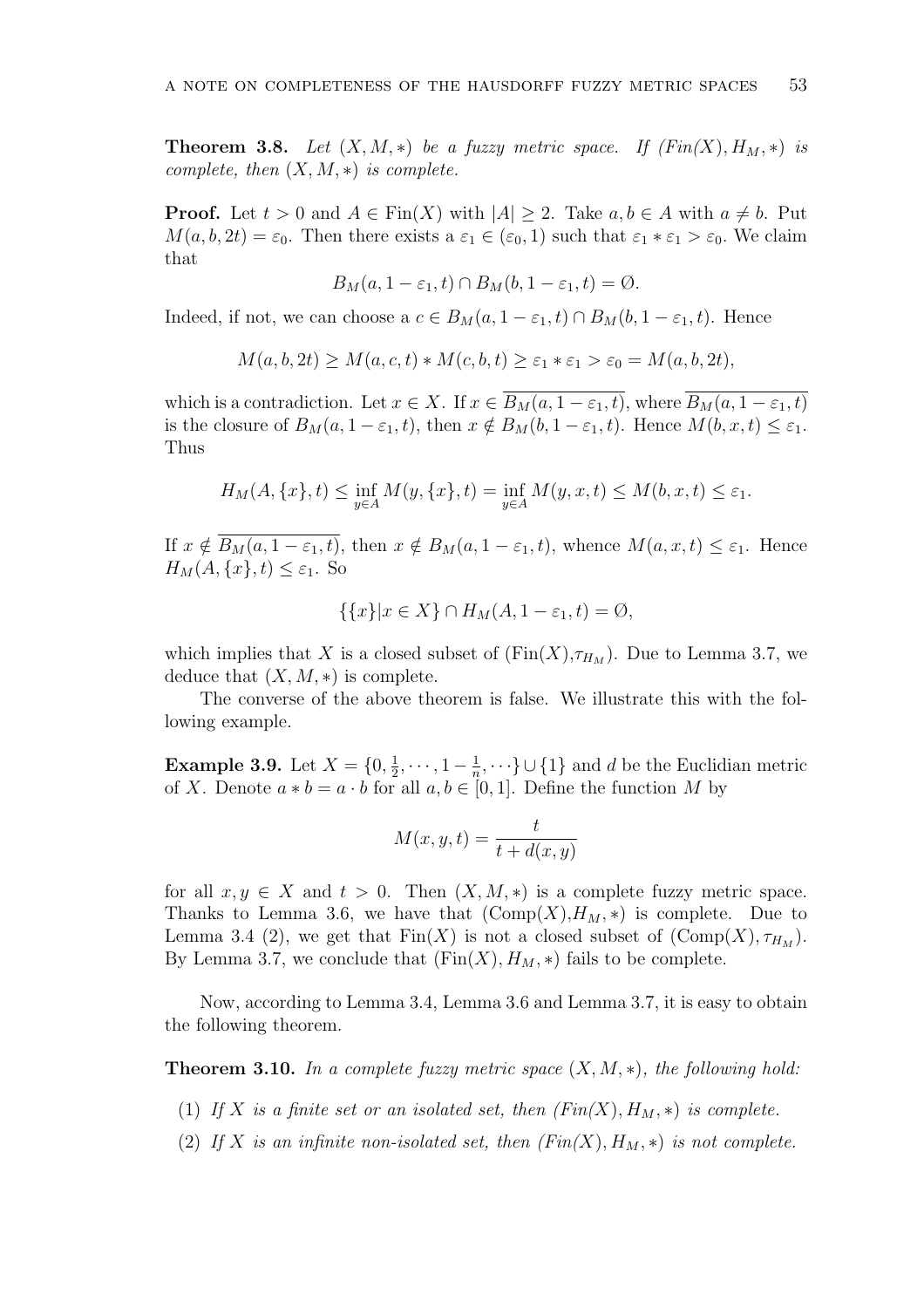**Lemma 3.11.** [18] *Let*  $(X, M, *)$  *be a fuzzy metric space. Then*  $(Comp(X), H_M, *)$ *is completable if and only if* (*X, M, ∗*) *is completable.*

**Theorem 3.12.** Let  $(X, M, *)$  be a fuzzy metric space. Then  $(Fin(X), H_M, *)$  is *completable if and only if* (*X, M, ∗*) *is completable.*

**Proof.** Assume that  $(\text{Fin}(X), H_M, *)$  is completable. Then there exists an isome-**Theorem 3.12.** Let  $(X, M, *)$  be a fuzzy metric space. Then  $(Fin(X), H_M, *)$  is completable.<br> **Proof.** Assume that  $(Fin(X), H_M, *)$  is completable. Then there exists an isometry *i* :  $(Fin(X), H_M, *) \rightarrow (Fin(X), \overline{H_M}, *)$  such that  $i(Fin(X))$  is dense Observe that for each  $x \in X$ ,  $\{x\} \in \text{Fin}(X)$ , the restriction  $i_X$  of  $i$  is an isometry **Proof.** Assume that  $(\text{Fin}(X), H_M, *)$  is completable. Then there exists an isometry  $i : (\text{Fin}(X), H_M, *) \to (\text{Fin}(X), \widetilde{H_M}, *)$  such that  $i(\text{Fin}(X))$  is dense in  $\text{Fin}(X)$ .<br>Observe that for each  $x \in X, \{x\} \in \text{Fin}(X)$ , the restriction Let  $\text{LHSALC}$  the  $\text{LHSALC}$  of  $\text{LHSALC}$  ( $\text{LHSALC}$ ) is  $\text{LHSALC}$  ( $\text{LHSALC}$ ) is  $\text{LHSALC}$  ( $\text{LHSALC}$ ) is  $\text{LHSALC}$  ( $\text{LHSALC}$ ).<br>Observe that for each  $x \in X, \{x\} \in \text{Fin}(X)$ , the restriction  $i_X$  of  $i$  is an iso has  $i_X(X)$  as a dense subspace. Thus  $(X, M, *)$  is completable.

Conversely, assume that  $(X, M, *)$  is completable. Then, by Lemma 3.11,  $(\text{Comp}(X), H_M, *)$  is completable. Hence there exists an isometry *i*  $i_X(X)$  as a dense subspace. Thus  $(X, M, *)$  is a completable.<br> *Conversely, assume that*  $(X, M, *)$  *is completable.* Then, by Lemma 3.11,<br>  $(\text{Comp}(X), H_M, *)$  *is completable.* Hence there exists an isometry<br>  $i : (\text{Comp}(X), H_M, *) \rightarrow (\text{$  $Comp(X)$ .  $i: (\text{Comp}(X), H_M, *) \rightarrow (\text{Comp}(X), \widetilde{H_M}, *)$  such that  $i(\text{Comp}(X))$  is dense in  $\text{Comp}(X)$ .<br>Note that the restriction  $i_{\text{Fin}(X)}$  of  $i$  is an isometry between  $(\text{Fin}(X), H_M, *)$ <br>and  $(i_{\text{Fin}(X)}(\text{Fin}(X)), \widetilde{H_M}, *)$ . Let  $i_{\text{Fin}(X)}(\text{Fin}(X))$  be th

Note that the restriction  $i_{\text{Fin}(X)}$  of *i* is an isometry between  $(\text{Fin}(X), H_M, *)$ and  $(i_{\text{Fin}(X)}(\text{Fin}(X)), H_M, \star)$ . Let  $i_{\text{Fin}(X)}(\text{Fin}(X))$  be the closure of  $i_{\text{Fin}(X)}(\text{Fin}(X))$ .<br>It follows from Lemma 3.7 that  $(i_{\text{Fin}(X)}(\text{Fin}(X)), \widetilde{H_M}, \star)$  is a complete fuzzy metric space that has  $i_{\text{Fin}(X)}(\text{Fin}(X))$  as a dense subspace. So  $(\text{Fin}(X), H_M, *)$  is completable.

### **4. Completeness of the Hausdorff fuzzy metric on Comp(***X***)**

In the section, we will give necessary and sufficient conditions for the Hausdorff fuzzy metric spaces on  $\mathrm{Comp}(X)$  to be complete.

In a fuzzy metric space  $(X, M, *)$ , put

$$
\text{Comp}_K(X) = \{ K' \in \text{Comp}(X) | K \subseteq K' \}
$$

for every  $K \in \text{Comp}(X)$ .

**Lemma 4.1.** Let  $(X, M, *)$  be a fuzzy metric space and  $K \in Comp(X)$ . Then *Comp*<sub>*K*</sub>(*X*) *is a closed subset of* (*Comp*(*X*),  $\tau$ <sub>*HM*</sub>).

**Proof.** Let  $A \in \text{Comp}(X) \setminus \text{Comp}_K(X)$ . Then there exists an  $b \in K$  such that  $b \notin A$ . Let  $t > 0$ . Put  $M(b, A, t) = \varepsilon_0$ . Since  $A \in \text{Comp}(X)$ , then, by Lemma 3.3, there exists an  $a_b \in A$  such that  $M(b, a_b, t) = M(b, A, t)$ . Hence  $0 < \varepsilon_0 < 1$ . Let  $B \in \text{Comp}_K(X)$ . Then  $b \in B$ . Since  $\lambda > 0$ . Put  $M(b, A, t) = \varepsilon_0$ <br> *n*  $a_b \in A$  such that  $M(b, A, t)$ <br> *X*). Then  $b \in B$ . Since<br>  $H_M(A, B, t) = \min \left\{$ 

$$
H_M(A, B, t) = \min \left\{ \inf_{x \in A} M(x, B, t), \inf_{y \in B} M(A, y, t) \right\}
$$
  
\n
$$
\leq \inf_{y \in B} M(A, y, t) \leq M(A, b, t)
$$
  
\n
$$
= \varepsilon_0,
$$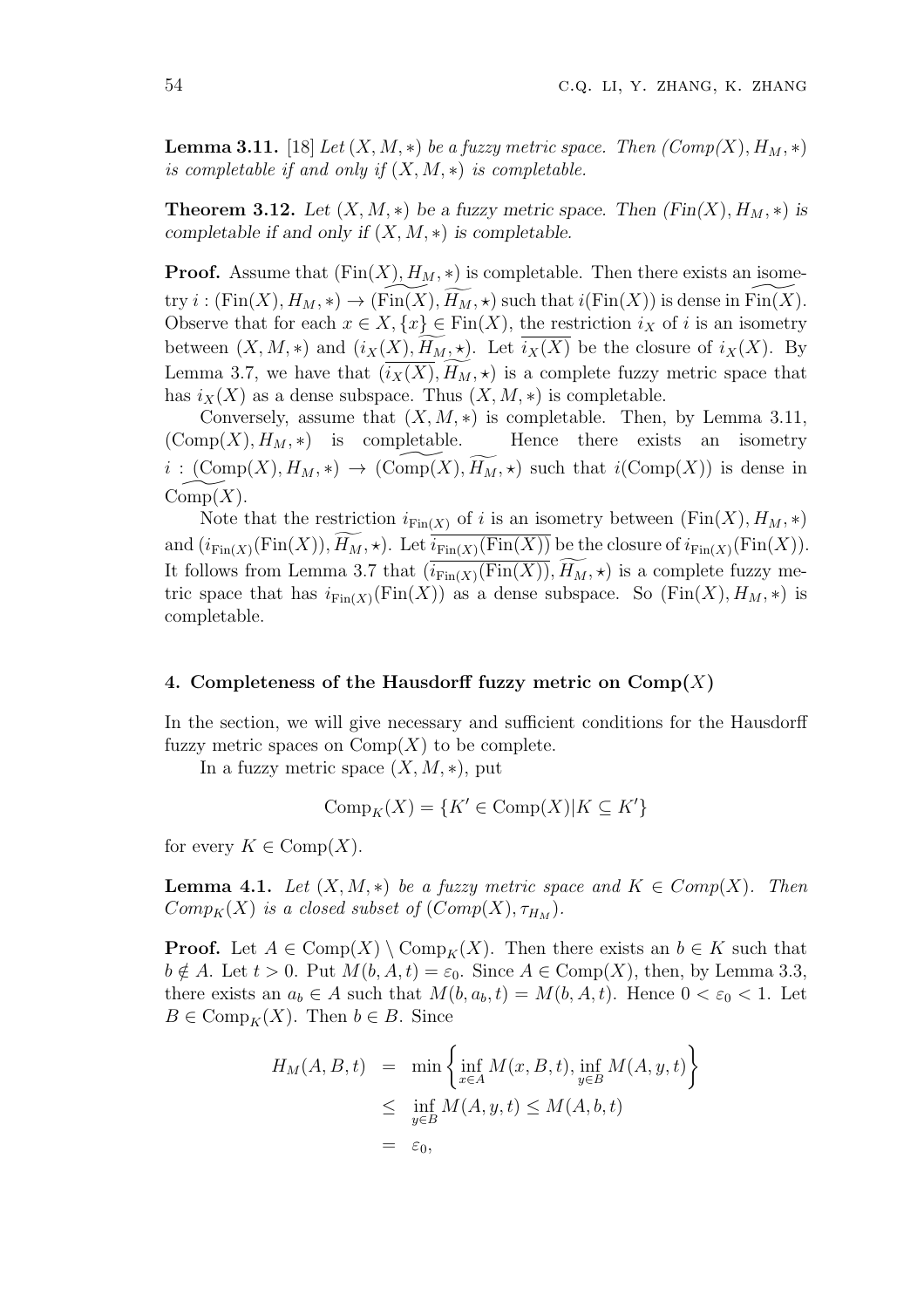we have that  $B \notin B_{H_M}(A, 1-\varepsilon_0, t)$ . It follows that

$$
B_{H_M}(A, 1 - \varepsilon_0, t) \cap \text{Comp}_K(X) = \emptyset.
$$

So Comp<sub>K</sub>(*X*) is a closed subset of  $(\text{Comp}(X), \tau_{H_M})$ .

**Theorem 4.2.** Let  $(X, M, *)$  be a fuzzy metric space. Then  $(X, M, *)$  is complete *if and only if*  $(Comp_K(X), H_M, *)$  *is complete for all*  $K \in Comp(X)$ *.* 

**Proof.** Assume that  $(X, M, *)$  is complete. Then, by Lemma 3.6, we have that  $(\text{Comp}(X), H_M, *)$  is complete. Let  $K \in \text{Comp}(X)$ . Due to Lemma 4.1, we obtain that  $\text{Comp}_K(X)$  is a closed subset of  $\text{Comp}(X)$ . Consequently, according to Lemma 3.7,  $(\text{Comp}_K(X), H_M, *)$  is complete.

Conversely, assume that  $(\text{Comp}_K(X), H_M, *)$  is complete for all  $K \in \text{Comp}(X)$ . Let  ${a_n}_{n \in \mathbb{N}}$  be a Cauchy sequence in  $(X, M, *)$ . Take  $a \in X$ . For each  $n \in \mathbb{N}$ , put  $A_n = \{a, a_n\}$ . Then  $A_n \in \text{Comp}_{\{a\}}(X)$ . Let  $r \in (0, 1)$  and  $t > 0$ . Then there exists an  $N \in \mathbb{N}$  such that  $M(a_n, a_m t) > 1 - r$  for all  $n, m \geq N$ .  $\{a, a_n\}$ . Then  $A_n \in \text{Comp}$ <br>  $N \in \mathbb{N}$  such that  $M(a_n, a_m)$ <br>
that<br>  $H_M(A_n, A_m, t) = \min \left\{$ 

Note that

$$
H_M(A_n, A_m, t) = \min \left\{ \inf_{x \in A_n} M(x, A_m, t), \inf_{y \in A_m} M(A_n, y, t) \right\}
$$
  
=  $\min \{ M(a_n, A_m, t), M(A_n, a_m, t) \}.$ 

Since  $M(a_n, A_m, t) \geq M(a_n, a_m, t)$  and  $M(A_n, a_m, t) \geq M(a_n, a_m, t)$ , we get that

$$
H_M(A_n, A_m, t) \ge M(a_n, a_m, t) > 1 - r,
$$

which means that  $\{A_n\}_{n\in\mathbb{N}}$  is a Cauchy sequence in  $\text{Comp}_{\{a\}}(X)$ . So  $\{A_n\}_{n\in\mathbb{N}}$ converges to  $A \in \text{Comp}_{\{a\}}(X)$ . If  $|A| \geq 3$ , then we can choose an  $A' \subseteq A$  with  $|A'| = 3$ . Put  $\varepsilon' = \max\{M(x, y, 2t)|x, y \in A'\}$ . Then there exists  $a \varepsilon_0 \in (\varepsilon', 1)$ such that  $\varepsilon_0 * \varepsilon_0 > \varepsilon'$ . Put  $\mathcal{A} = \{A_n | n \in \mathbb{N}\}\$ . Then  $B_{H_M}(A, 1 - \varepsilon_0, t) \cap \mathcal{A} = \emptyset$ , which contradicts that  $\{A_n\}_{n\in\mathbb{N}}$  converges to *A*. In fact, if there exists a  $B \in B_{H_M}(A, 1 - \varepsilon_0, t) \cap A$ , then

$$
H_M(A, B, t) = \min\{\inf_{x \in A} M(x, B, t), \inf_{y \in B} M(A, y, t)\} > \varepsilon_0.
$$

Hence  $\inf_{x \in A} M(x, B, t) > \varepsilon_0$ . Since  $A' \subseteq A$ , we have that  $\inf_{x \in A'} M(x, B, t) > \varepsilon_0$ . Therefore  $M(x, B, t) > \varepsilon_0$  for all  $x \in A'$ . Thus, due to Lemma 3.3, for each  $x \in A'$ , there exists a  $y_x \in B$  such that  $M(x, y_x, t) = M(x, B, t) > \varepsilon_0$ . Hence  $x \in B_M(y_x, 1 - \varepsilon_0, t)$  for all  $x \in A'$ . So

$$
A' \subseteq \bigcup_{y_x \in B} B_M(y_x, 1 - \varepsilon_0, t) \subseteq \bigcup_{y \in B} B_M(y, 1 - \varepsilon_0, t).
$$

Since  $|B| = 2$  and  $|A'| = 3$ , there exist  $x_1, x_2 \in A'$  and  $y_1 \in B$  such that  $x_1, x_2 \in A'$ *B<sub>M</sub>*( $y_1$ , 1 −  $\varepsilon_0$ , *t*). We get that

$$
M(x_1, x_2, 2t) \ge M(x_1, y_1, t) * M(y_1, x_2, t) \ge \varepsilon_0 * \varepsilon_0 > \varepsilon' \ge M(x_1, x_2, 2t),
$$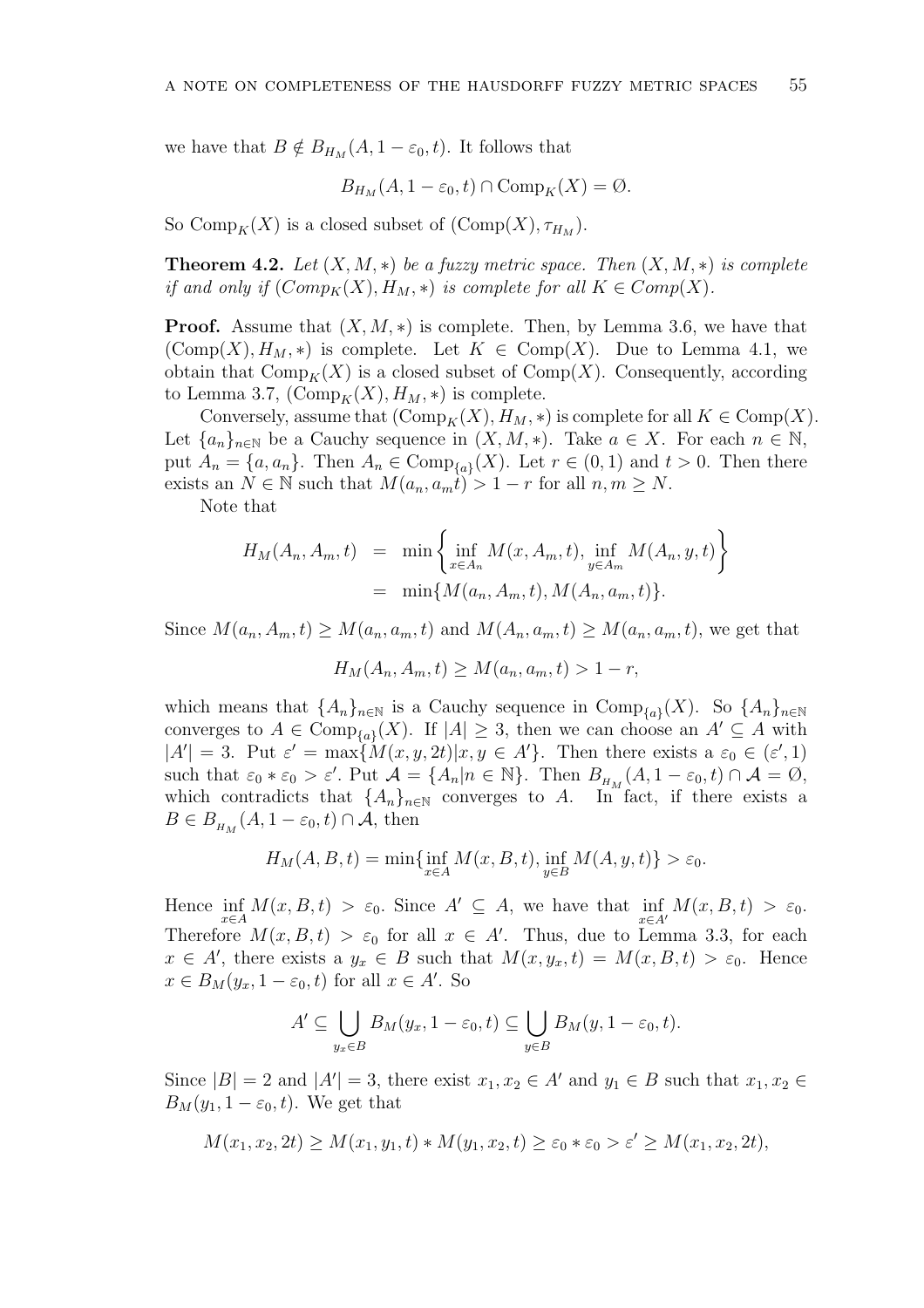which is a contradiction. So  $|A| \leq 2$ . Let  $r \in (0,1)$  and  $t > 0$ . Then there exists an  $N_1 \in \mathbb{N}$  such that

$$
H_M(A, A_n, t) = \min\{\inf_{x \in A} M(x, A_n, t), \inf_{y \in A_n} M(A, y, t)\} > 1 - r
$$

for all  $n \geq N_1$ . In case  $A = \{a\}$  we have that

$$
H_M(A, A_n, t) = \min\{M(a, A_n, t), \inf_{y \in A_n} M(a, y, t)\}
$$
  
=  $\min\{1, M(a, a_n, t)\} = M(a, a_n, t).$ 

Hence  $M(a, a_n, t) > 1 - r$ . Consequently,  $\{a_n\}_{n \in \mathbb{N}}$  converges to *a*. Let  $A = \{a, b\}$ . Set  $M(b, a, t) = \varepsilon_1$ . Then there exists  $r_1 \in (0, r)$  such that  $1 - r_1 > \varepsilon_1$ . Then there exists an  $N_2 \in \mathbb{N}$  such that

$$
H_M(A, A_n, t) = \min \{ \inf_{x \in A} M(x, A_n, t), \inf_{y \in A_n} M(A, y, t) \}
$$
  
=  $\min \{ M(b, A_n, t), M(A, a_n, t) \}$   
>  $1 - r_1$ 

for all  $n > N_2$ . Hence

$$
M(b, A_n, t) = \max\{M(b, a, t), M(b, a_n, t)\} > 1 - r_1.
$$

Since  $M(b, a, t) = \varepsilon_1 < 1 - r_1$ , we get that  $M(b, a_n, t) > 1 - r_1 > 1 - r$ . Therefore,  ${a_n}_{n \in \mathbb{N}}$  converges to *b*. So  $(X, M, *)$  is complete.

From Lemma 3.6 and Theorem 4.2 we immediately deduce the next corollary.

**Corollary 4.3.** *Let*  $(X, M, *)$  *be a fuzzy metric space. Then the following are equivalent.*

- (i)  $(X, M, *)$  *is complete.*
- (ii)  $(\textit{Comp}(X), H_M, *)$  *is complete.*
- (iii)  $(\text{Comp}_K(X), H_M, *)$  *is complete for all*  $K \in \text{Comp}(X)$ *.*

**Acknowledgments.** The authors are grateful to the referees for their valuable suggestions.

This work was supported by Grants from the National Natural Science Foundation of China (Nos. 11526109, 11471153, 11571158, 61379021), Natural Science Foundation of Fujian (Nos. 2016J01671, 2015J05011, JK2014028), the Foundation of Fujian Province (No. JA14200), and the outstanding youth foundation of the Education Department of Fujiang Province.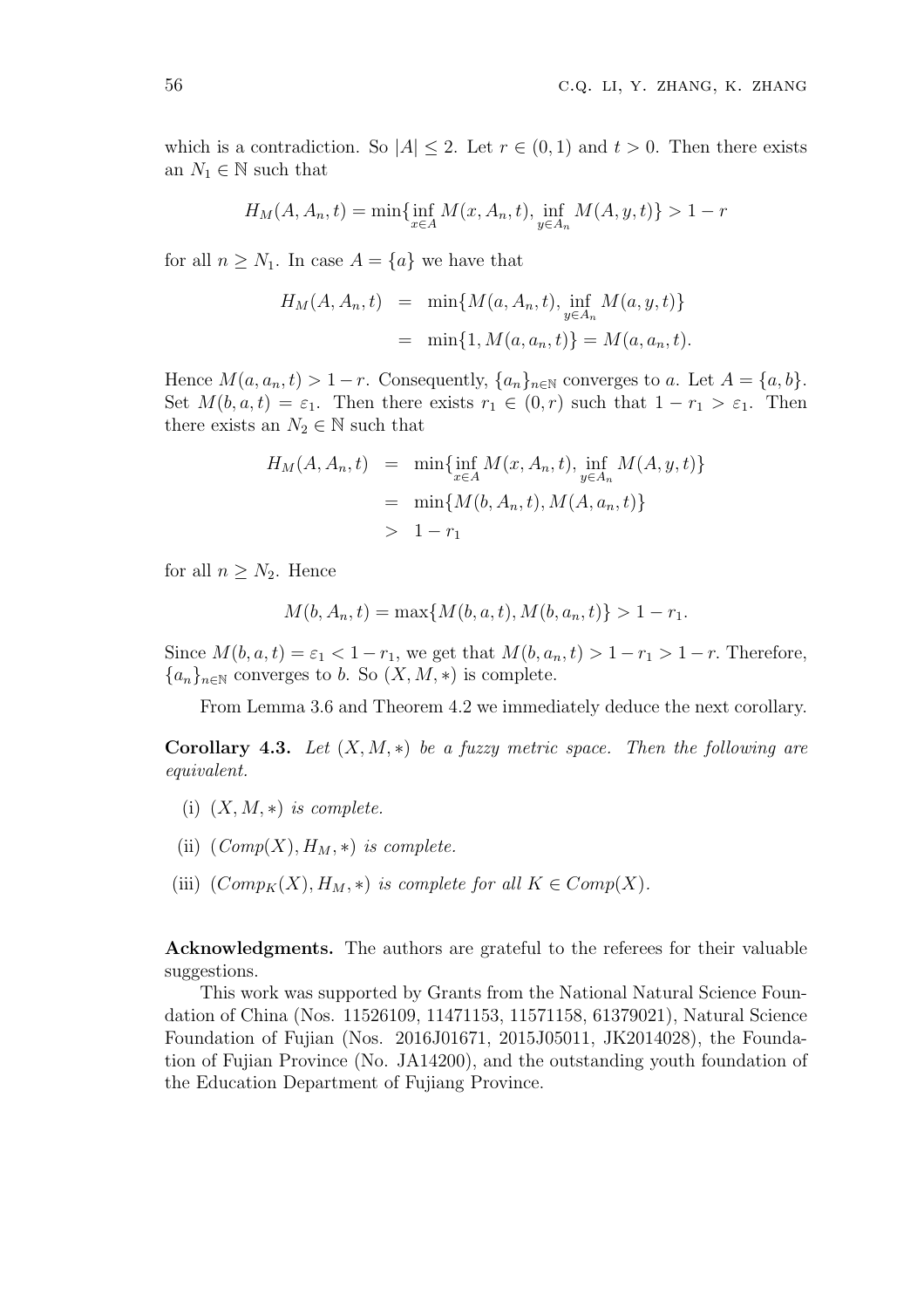# **References**

- [1] Engelking, R., *General Topology*, PWN-Polish Science Publishers, Warsaw, 1977.
- [2] Erceg, M.A., *Metric spaces in fuzzy set theory*, J. Math. Anal. Appl., 69 (1979), 205–230.
- [3] George, A., Veeramani, P., *On some resules in fuzzy metric spaces*, Fuzzy Sets and Systems, 64 (1994), 395–399.
- [4] George, A., Veeramani, P., *Some theorems in fuzzy metric spaces*, J. Fuzzy Math., 3 (1995), 933–940.
- [5] George, A., Veeramani, P., *On some resules of analysis for fuzzy metric spaces*, Fuzzy Sets and Systems, 90 (1997), 365–368.
- [6] Gregori, V., Mascarell, J.A., Sapena, A., *On completion of fuzzy quasi-metric spaces*, Topology and its Applications, 153 (2005), 886–899.
- [7] Gregori, V., Romaguera, S., *Some properties of fuzzy metric spaces*, Fuzzy Sets and Systems, 115 (2000), 485–489.
- [8] Gregori, V., Romaguera, S., *On completion of fuzzy metric spaces*, Fuzzy Sets and Systems, 130 (2002), 399–404.
- [9] Gregori, V., Romaguera, S., *Characterizing completable fuzzy metric spaces*, Fuzzy Sets and Systems 144 (2004) 411–420.
- [10] Kaleva, O., Seikkala, S., *On fuzzy metric spaces*, Fuzzy Sets and Systems, 12 (1984), 215–229.
- [11] Kocinac, Lj.D.R. ˇ , *Selection properties in fuzzy metric spaces*, Filomat, 26 (2) (2012), 305–312.
- [12] Kramosil, I., Michalek, J., *Fuzzy metric and statistical metric spaces*, Kybernetika, 11 (1975), 326–334.
- [13] Li, C.Q., *On some results of metrics induced by a fuzzy ultrametric*, Filomat, 27 (6) (2013), 1133–1140.
- [14] Li, C.Q., Yang, Z.Q., *Fuzzy ultrametrics based on idempotent probability measures*, J. Fuzzy Math., 22 (2) (2014), 463–476.
- [15] Li, C.Q., *Some properties of intuitionstic fuzzy metric spaces*, Journal of Computational Analysis and Applications, 16 (4) (2014), 670–677.
- [16] Park, J.H., Park, Y.B., Saadati, R., *Some results in intuitionistic fuzzy metric spaces*, Journal of Computational Analysis and Applications, 10 (4) (2008), 441-451.